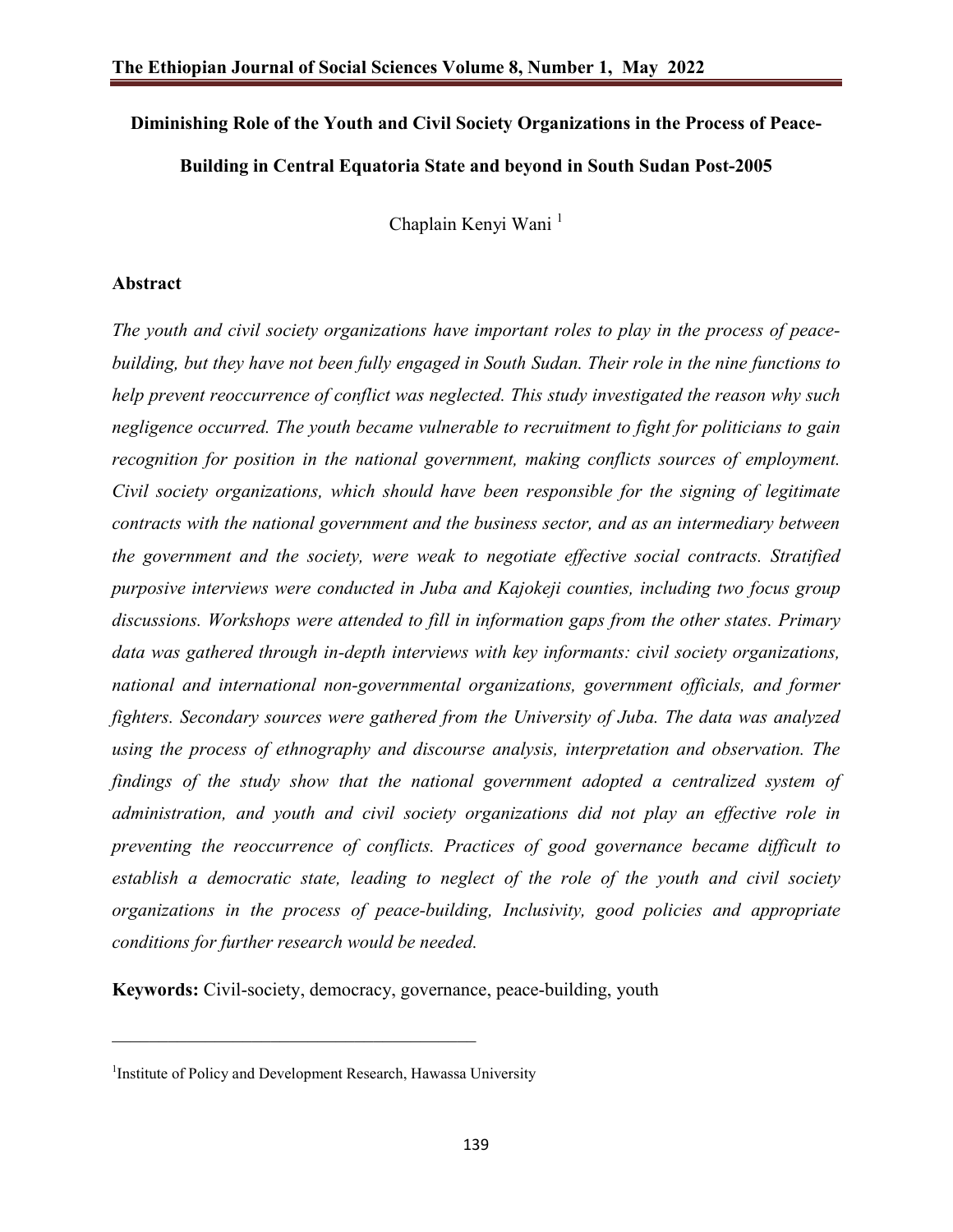#### **1. Introduction**

The study was conducted in Central Equatoria State, Juba and Kajokeji, South Sudan. Youth and civil society organizations are the driving force for state formation and building. They have played vital roles in the process for peace in Central Equatoria State in the pre-Comprehensive Peace Agreement period in South Sudan. During the civil war (1983-2004), youth and civil society organizations were effective as a driving force for the revolution but not during the process of peace-building. The politicians knew the youth have played an important role in articulating the National Liberation Agenda, notably the role of educated youth in the mobilization of both urban and rural youth as active combatants including child soldiers. The national and state governments have clear views for the reason why the youth have been engaged as active combatants, and hence the view that the youth and civil society organizations can play an active role in the process of peace-building when they are given a chance to participate. According to Nyout-Yot (2016), the issue of unemployment of the youth was not clearly articulated in the Comprehensive Peace Agreement (2005), and that has resulted in the missing out of the youth in, for example, education which is crucial in enabling young people to develop their respective states through a unified agenda in education curriculum, to promote the vision of the people and their states (Nyout-Yot, 2016: 3). This paper will have the first section on youth, followed by the role of civil society organizations. This paper aims to investigate how the politicians view the role of the youth and civil society organizations in activities for peacebuilding such as the process of reconciliation, and community cohesion in Central Equatoria State and beyond.

#### **2. Methodology**

#### **2.1. Design, data collection, sample, analysis and limitation**

Qualitative method was applied for data collection and analysis. This paper analyzed primary and secondary data obtained from Central Equatoria State. Data display and presentation was used for analysis. Notes were taken from observed and encountered situations. Other data was collected by recording events through conversation and meetings, and written information (documents, product and artifacts) in line with the suggestion by Miles and Huberman (1994 6- 10) and Alexander et al. (2014 7-9). Primary sources included interview with government administrators, peace-building actors such as the United Nations High Commissioner for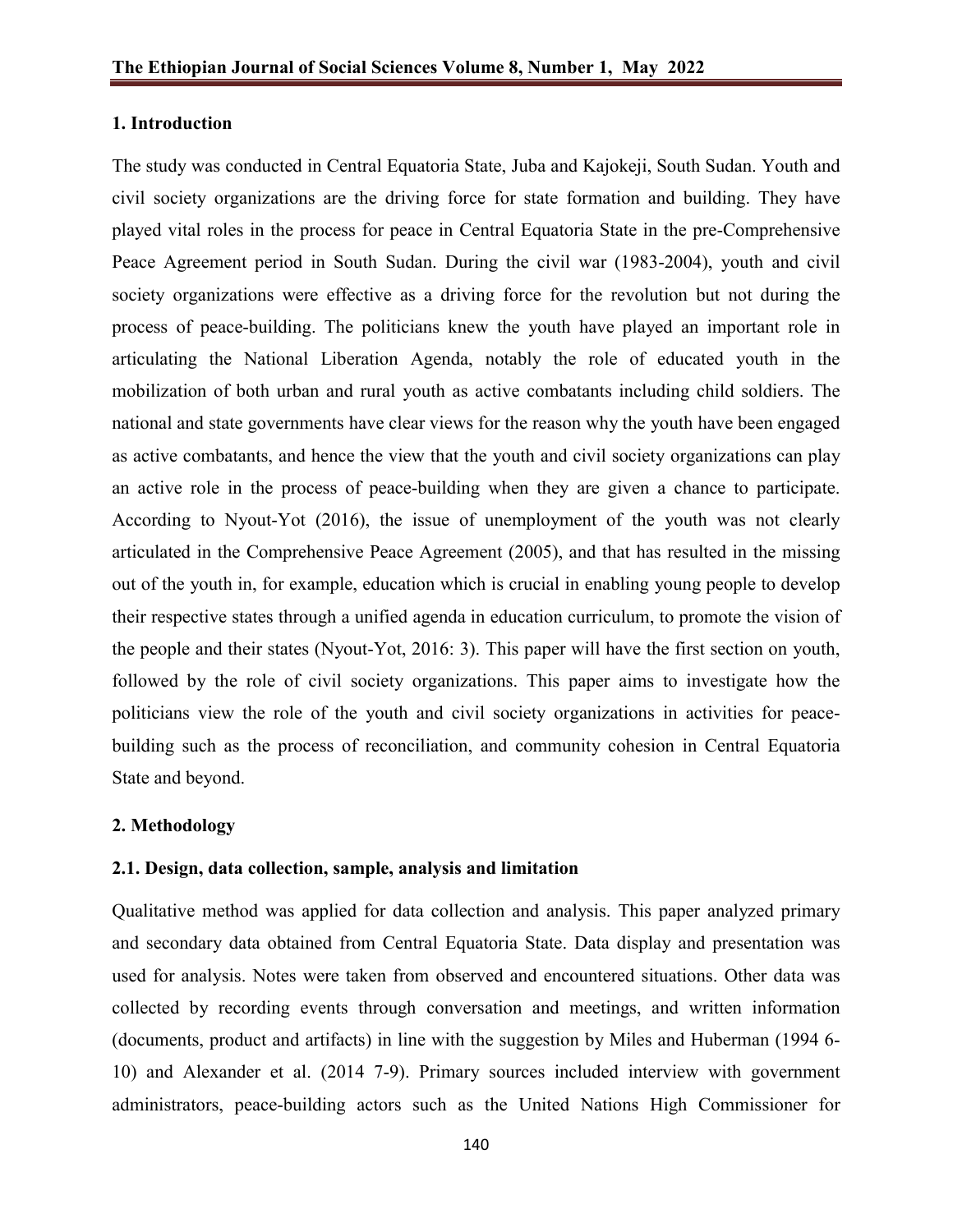Refugee (HNHCR) and South Sudan Relief and Rehabilitation Commission (SSRRC) in Juba. Other interviews were conducted with members of local and international organizations with experience in activities of peace-building. These included members of women unions, youths and civil society organizations, and community leaders. For security reasons, documents and artifacts have been withheld.

The literature was reviewed using the available centers such as the University of Juba library, electronic libraries, United Nations Mission in South Sudan (UNMISS), and in Agencies such as the United Nations Development Program (UNDP), United Nations High Commissioner for Refugees, the International Organization for Migration (IOM) and the African Centre for the Constructive Resolution of Dispute (Accord) in Juba. The process also involved making comparisons and asking questions throughout the sampling process (Berg, 2001 30-35). The secondary literature was aimed at supplementing primary data. The interviews have helped the researcher to get first-hand information, and to have insight from the key informants directly engaged in the issues being studied, and in the processes for decision-making in the national government. Prior to data gathering, letters of introduction and approval were obtained from the University of Hawassa and the University of Juba for easy undertaking of the study for academic purposes. The approvals from the universities were used for legal and ethical purposes and contact for conducting the interviews.

The interviewees included different age groups (18 and above). Included among them were academics, community leaders, members of organizations of civil society, church members, women and youth associations, and staff in peace and reconciliation commission (9). Data was also generated and triangulated for reliability and validity by one focus group discussion in Juba County (11 participants) and one in Kajokeji County (7 participants). Workshops have also been held to serve as a means of triangulation for reliability and validity of the collected data, and for filling information gaps from the other states of South Sudan (9 workshops were held).

The main limitations to this study were due to denial of access to interviewees and the fear to provide information by interviewees, because of the national security prevention of freedom of expression. More data would have been obtained in a secure environment which was conducive.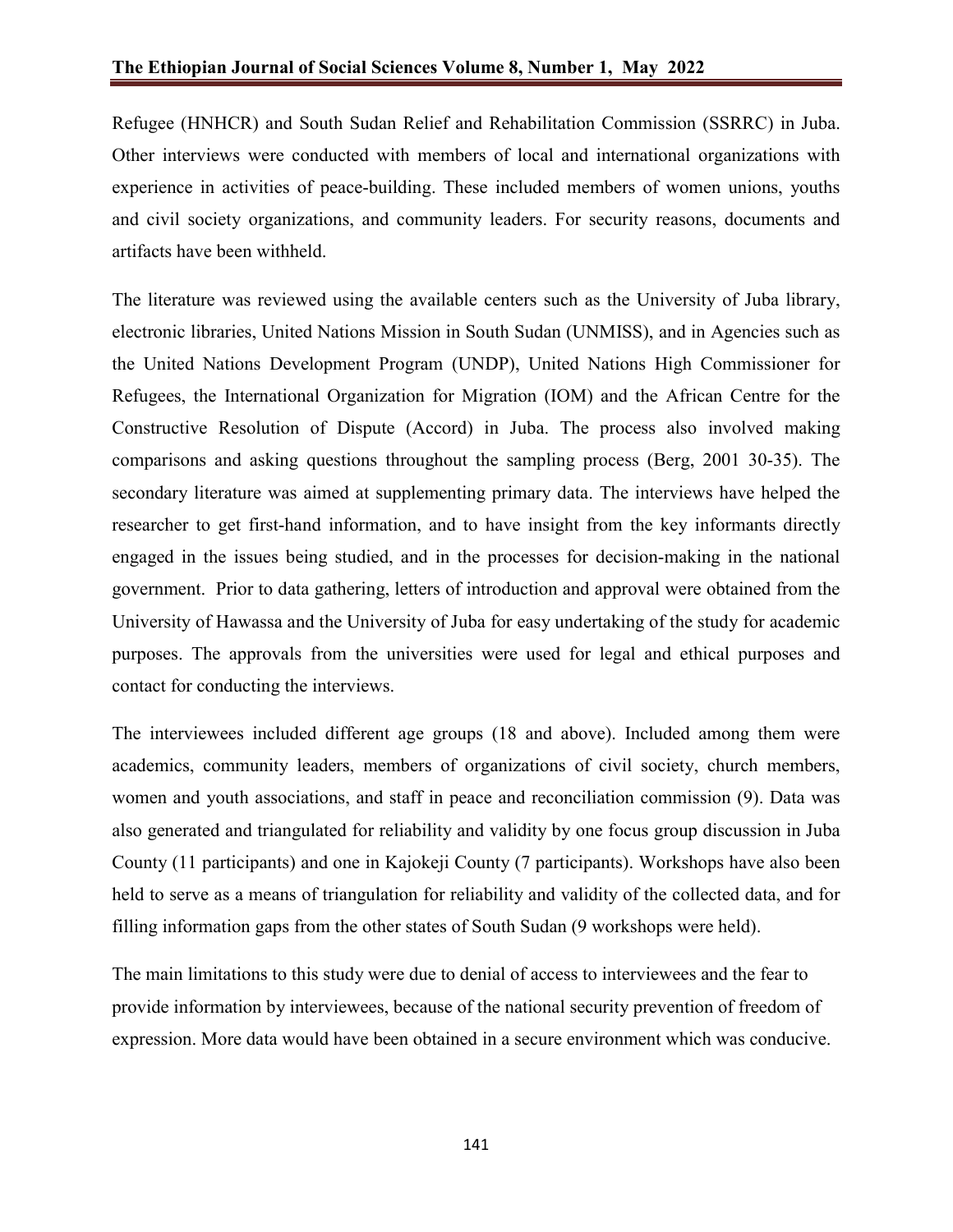#### **3. Results**

This result showed that the youths have not played an active role in the process of peace-building in Central Equatoria State and beyond. This is because of the lack of transparent information sharing mechanism for activities for youths (Interview with a member of youth, 2017, Juba). The few community leaders and youths who were available only played a minimal role, which was geared to fulfil the interest of the elites in the national and state governments – the few community youths were not elected to their posts but nominated by their friends and relatives who were working in the national government. Most voices of the communities were not considered important in issues of peace-building despite their hard work in raising community awareness, and in voting during general elections (Interview with a member of civil society organization, 2018, Juba).

In South Sudan at large, the majority of youth have grown up under war and were greatly influenced by other conflict conditions. The youth had not generally contributed effectively in the process of peace-building because of tribalism. In some communities, children were told not to associate with people from other communities, a process that led to structural violence, and the root cause can be traced to the tradition of cattle raiding (Interview with a member of youth, 2016, Juba).

There has been a gap in the need to harmonize value of returnee youth from refugee camps abroad, to have unified voice with category of other youth, making it difficult for the youth to work cohesively to develop South Sudan. This is unlike the youth cohesion during the war (1983-2004) when most of them worked cohesively in developing the Sudan Peoples' Liberation Army and Movement (SPLA/M). The researcher consent that the community in Central Equatoria State did not play much positive role in practicing measures for accountability and transparency in the process to transform political institutions from conflict to peace, because their governor did not listen to some of them (community) as he (governor) was mostly not accountable to many of them (Interview with a member of civil society organization, 2018, Juba). Once the community tried to ask the state government for accountability, some of them were sometimes threatened with an arrest. Thus, the role of the youth in the process of transformation of political institutions remained insignificant. The community in Central Equatoria State was not satisfied with the role played by the state government in the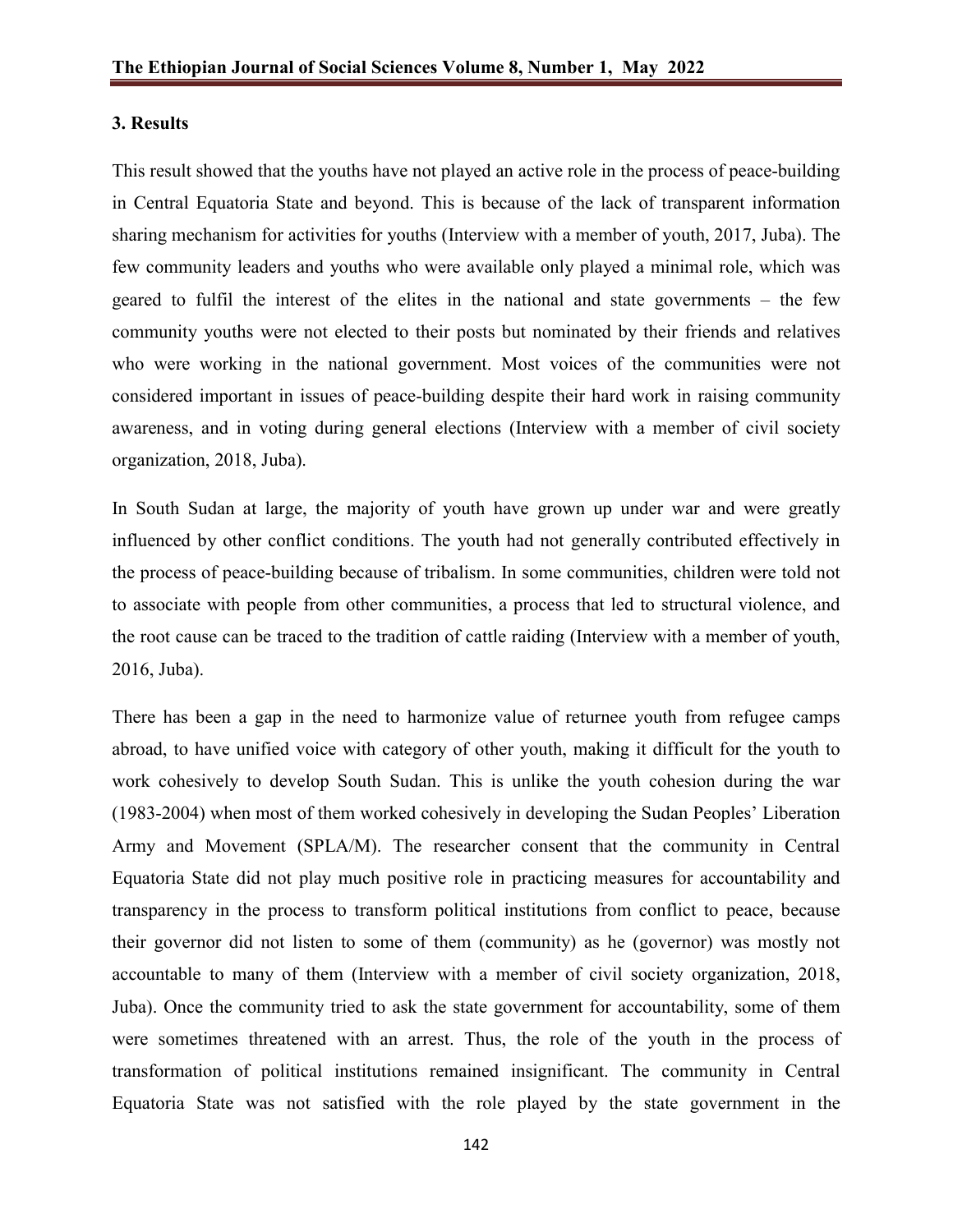implementation practices for good governance and for transforming political institutions (Interview with a member of civil society organization, 2018, Juba).

Civil society organization was not effective enough to sign social contract with the National government for legitimacy to govern. As such, there has not been any good quality reform system in almost all the administration units in political institutions. This is because of lack of effective coordination and participatory activities, where the youth play greater role, in process for transforming political institution (Interview with a member of civil society organization, 2018, Juba).

#### **3.1. The role of the youth in the process of peace-building**

The National Government of South Sudan defines youths as a person between the ages 18-40, but there has been an on-going debate to reduce the age to between 18-35 years old (Workshop on youths dialogue on conflict in South Sudan,  $16-17<sup>th</sup>$  Nov. 2016, Juba). The other aspects relate to the cultural context and political setting of an environment where a person becomes a youth in society. These contexts may affect the likelihood of the role of a person. Youth is defined widely as a category of a person with the age range 18-29 years (UN resolution 2250, UNSC 2015, 1) and between 18-35 years in South Sudan (Workshop on youth dialogue on conflict in South Sudan,  $16-17^{th}$  Nov., 2016). According to Mubashir and Grizelj (2018: 8), it is necessary to realise the categories of youth in the first place as biological-onset of puberty and reproductive capacity and second, youth as a socio-cultural construct such as norms and expectations in terms of roles, rituals and relationships.

Third, psychological – it involves autonomy, identity, independence, and responsibility. Fourth, political – it involves leadership, rights, participation, justice, policies, and regulations on education, voting, driving and working. Fifth, it is a sociological contract of identity that varies through cultures, countries, social groups and organizations that are based on culture. Finally, economic – it involves employment, entrepreneurship and taxation. A good part of what the youth in South Sudan can contribute in the process of peace-building was rooted in their life experiences. These experiences are beneficial to process of peace-building. The experience of youths in South Sudan strongly relates to taking further learning, meaning and practicing what they have learned. The processes of peace-building can therefore benefit from the experience of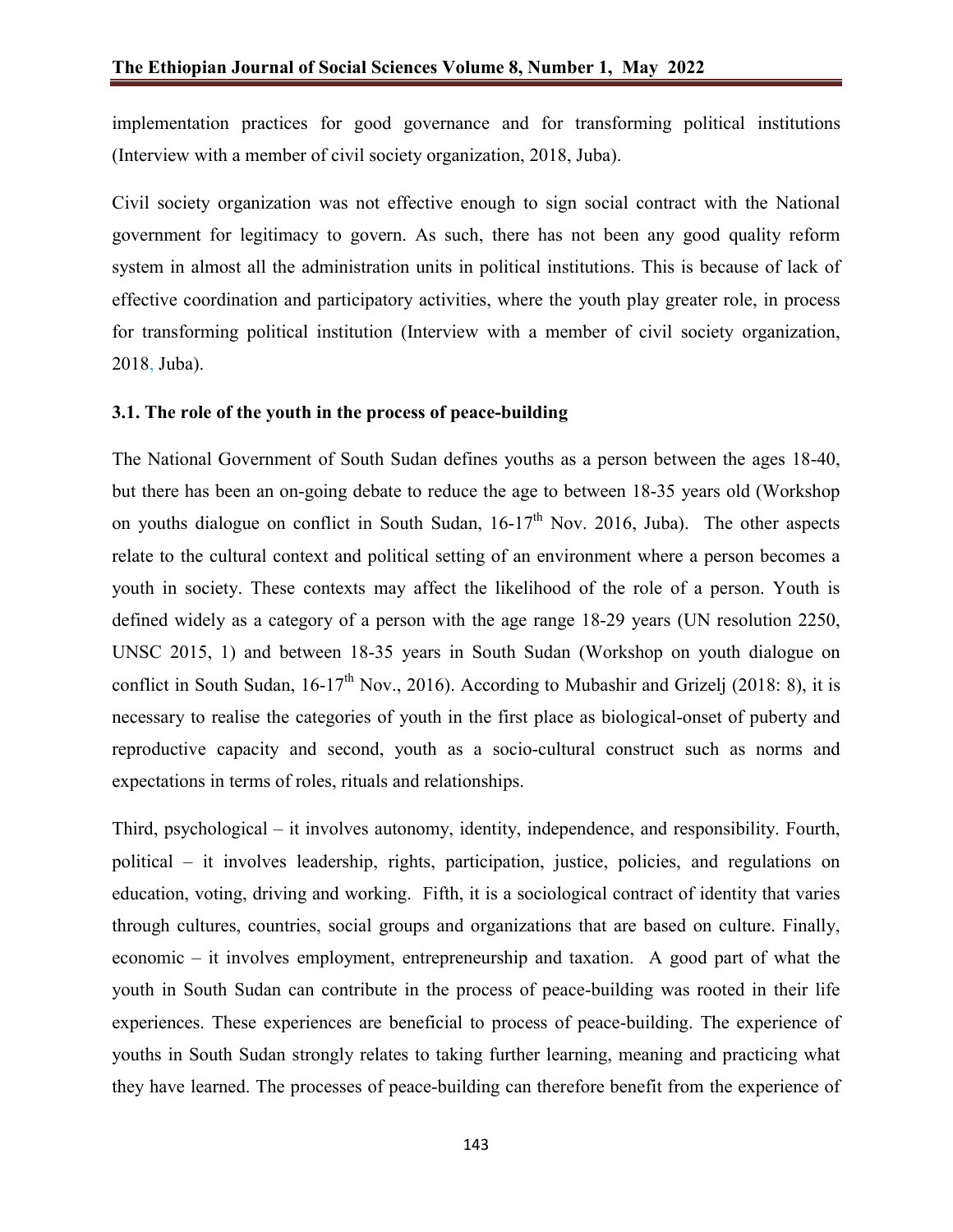youth, through their participation in activities for peace-building and development (Interview with a member of civil society organization, 2018, Juba; Mubashir & Grizali, 2018: 8). Raising the age limit of youth to between 18-40 years old is a politicised idea so that elites in the national government get included in activities for youth. It will affect youth to work effectively in activities for peace-building because the elites are politicians who use youth to fight for them to gain high positions in government. Secondly, the ineffective elites with 35-40 years old will take places of active youth of 19-35 years old.

There are three categories of youth in South Sudan. First, the youth league of South Sudan People's Liberation Movement (SPLM). This is an influential group of youth that is backed by the machinery of national government. It mainly supports the policies of the national government. The second group is of the educated youth who are not associated with the SPLM. These are the groups of youth who seek positions of leadership. They socially aim to be high ranking group of influential youth in society. Finally, the third group constitutes the ordinary youth. They are mostly unemployed and illiterate. This is the group of youth that is easily manipulated by the politicians, and leaders of the national government youth movement, and this third group of youth are under the control of the government youth (Yakani, in Juba lecture series, 2016: 12). Such a division makes the youth weak to contribute effectively to the process of peace-building.

The youth can play a crucial role in stabilizing the government of South Sudan by fostering activities for peace-building such as the process of reconciliation and community cohesion, but under a political environment of peace, where there is freedom of expression and of association. As observed by Ajawin (2016) the policy-makers in South Sudan did not seem to understand the perspectives of youths in the process of peace-building, reconciliation and in community cohesion. The national government, as a policy maker, have failed to encourage the involvement of youth in opportunities for employment based on merit, and in assisting the participation of youth in areas of development because of undemocratic systems (Ajawin, 2016: 4-8).

## **3.2. The role of media and access to information**

Access to independent and realistic information has been rare in Central Equatoria State and South Sudan at large, particularly on issues of insecurity, corruption or things that are perceived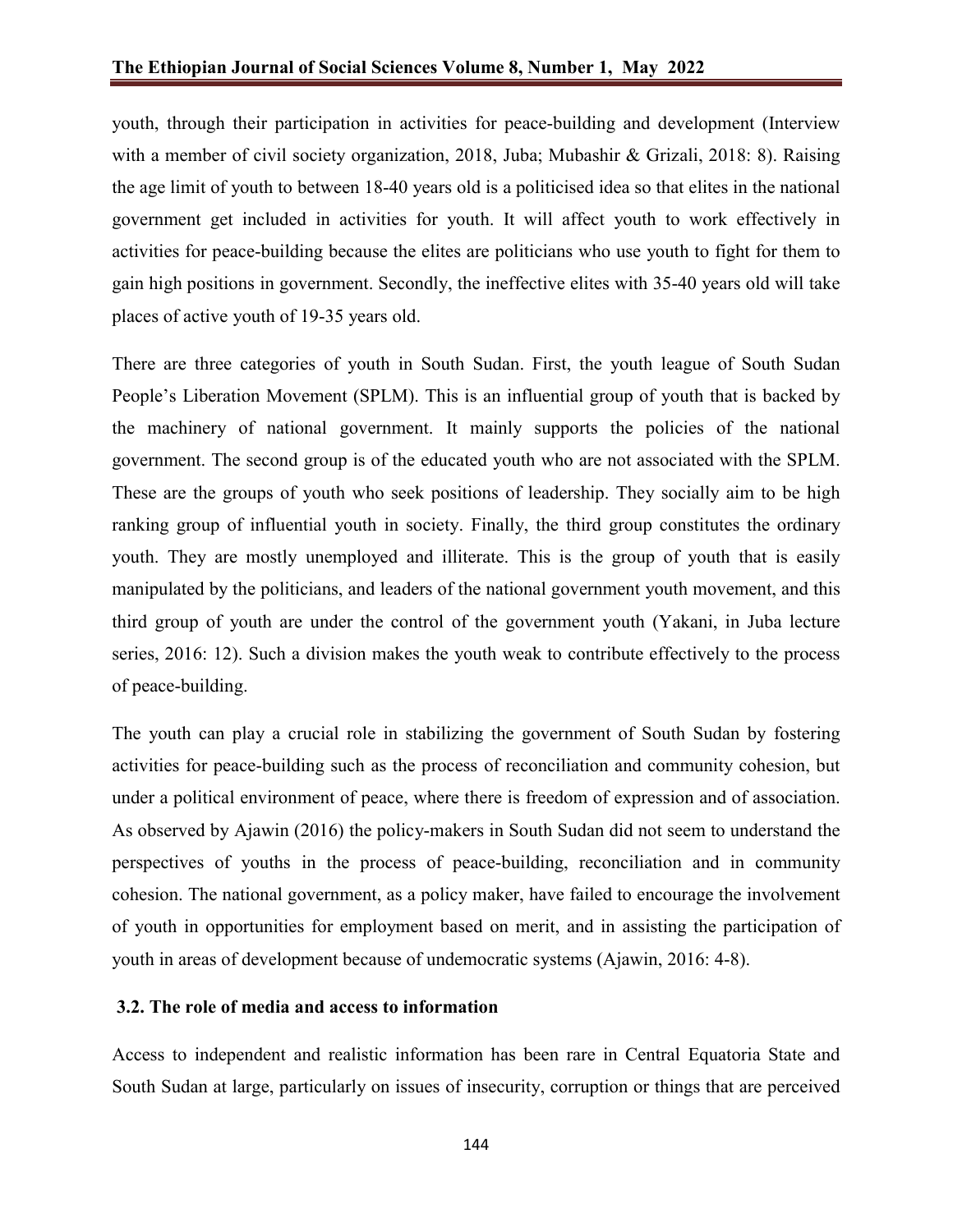critical of the administration system of the national government. Despite many increasing private media houses in the capital Juba such as radio stations, newspapers and online news sites, organizations for Human Rights have frequently written on increasing attacks, intimidation and detention of journalists by the national government security agents, and the process has created growing self-censorship by the local media houses. The killing, for example, of the prominent newspaper columnist and critic of the national government in December 2012, has created domestic and international concern, but so far, no murder charges have been brought forward and attacks on journalists have continued. As such, the national government's intolerance of critics, and suppression of independent media houses, appears to undermine claims the national government makes of being accountable to South Sudanese citizens, which in fact, seriously damages its quest for legitimacy to govern (Interview with a member of civil society,  $26<sup>th</sup>$ November 2016, Juba: Gai, 2019)

Trustworthy and independent information is vital for mitigating conflicts, counter corruption and other abuses by the national government through a process of checks and balances. Freedom of information helps increase awareness in communities of their rights and duties. The researcher observed from the field work that most people view free speech a fundamental right, an important demonstration of the principles of democracy and an essential way for holding the national government elites accountable for what they are doing. It will be difficult to establish cohesive national identity without having a genuine public debate on what it means to be a South Sudanese citizen, a conversation that should consist of both rural and urban communities. In doing so, more independent media houses that provide greater access to information would need to be considered, particularly in local languages on radio stations to represent an indispensable information lifeline to South Sudanese communities in general, and in particular those who live in the remote rural areas of South Sudan. The function of the media to spread information is limited because the national security forces do not permit freedom of information and this has made the work of youth process for peace-building difficult.

#### **3.3. The role of civil society organizations in the process of peace-building**

This section discusses the role of civil society in peace-building in South Sudan. Concepts of civil society vary. For this paper, it is a composition of voluntary activities within an institution (Croissant et al., 2000 175). Its activities are distinct from the state, family and market, with a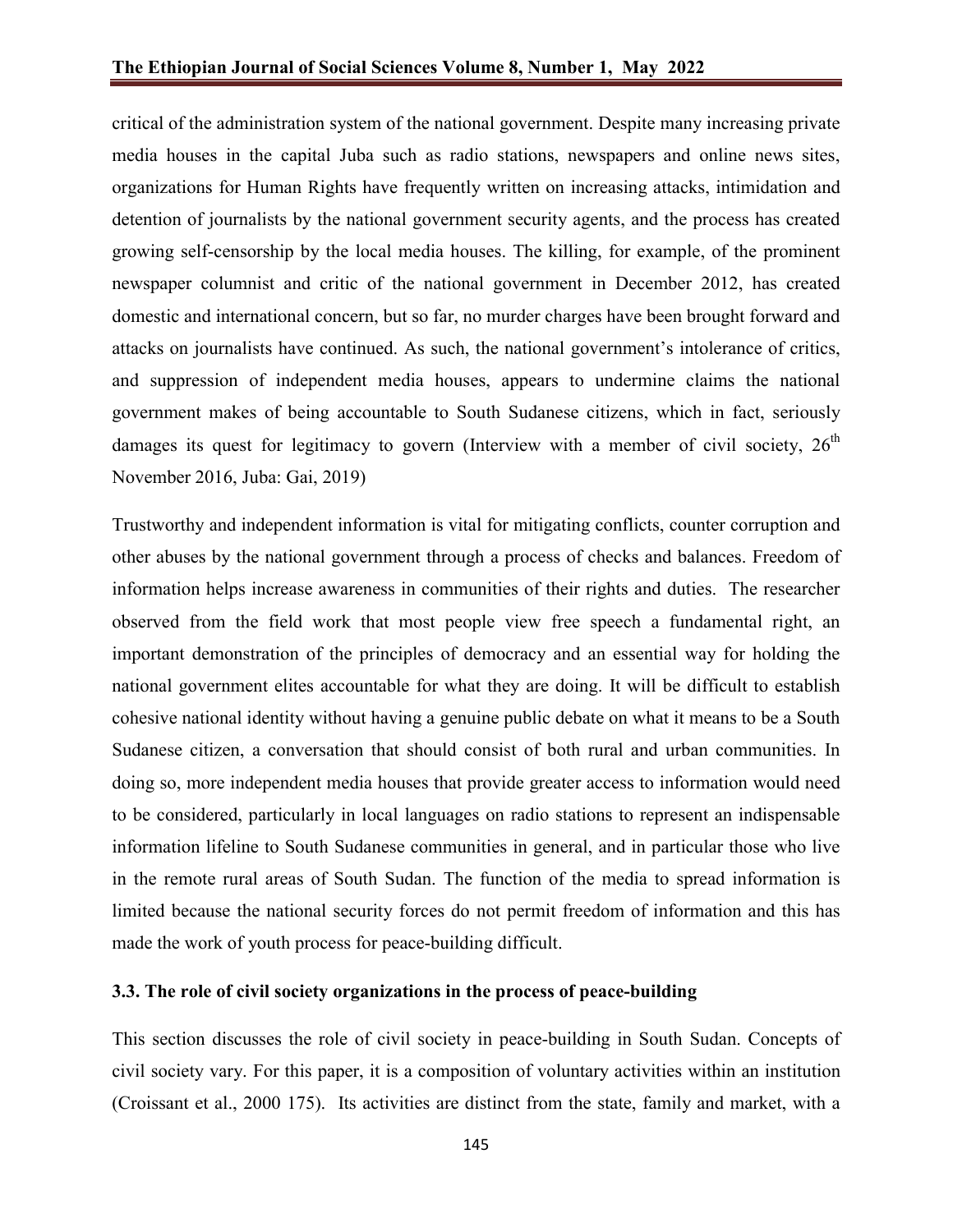complex and blurred boundary between its actors (Croissant, ibid). Civil society organization consists of a large and diverse set of voluntary organizations, usually competing with one another, and oriented to specific interests (Croissant, ibid). It comprises of non-state actors and associations, which are not purely driven by private or economic interests.

A civil society organization is autonomously organized and it interacts with public environment, and it is independent from state government. It is oriented towards and interacts closely with the state government and within a political environment. There is understanding between the civil society organization and the state government, and businesses in a sense that a civil society organization does not replace these other sectors (state government and business) and its political actors, but it aims to ensure they have effective and responsive activities in communities (Croissant et al., *Opp., Cit*., 175: Merkel & Lauth, 1998, 7, In Paffenholz & Spurk, 2006). The role of a civil society organization is diverse, complex and contentious. Politicians and thinkers in all perspectives consider activities of a positive organization of civil society a solution to social, economic and political problems in a given state government (Edward, 2004, 2).

The issue in Central Equatoria State and beyond is, how best is the civil society organization empowered to promote the practice of good governance? Is the civil society organization vibrantly participating in advocating for policies that are people cantered, and that will effectively revamp the market forces to contribute additional incomes through, for example, income-tax collection, to enhance the capacity of the government to effectively deliver basic services to communities? The answer to these questions would be that, it is not. In an interactive process of policy-making, civil society organizations are supposed to contribute in the process to make laws, which are then legislated by the legislators and enacted upon by the executive, before the judiciary force it to a law. This has not been the case in the national and state governments in Juba because the executive sometimes rejects decisions that the legislative has agreed upon. Civil society organizations in Central Equatoria State appear divided in opinion and are weak in decision-making to promote efforts for effective practices of good governance (Samsadin, 2007, 103). Both the national and state governments in Juba lack practices of good governance in counties, districts and in villages, partly because there has been poor representation of civil society organizations in the process to transform political institutions (Interview with a member of civil society organization, 2018, Juba).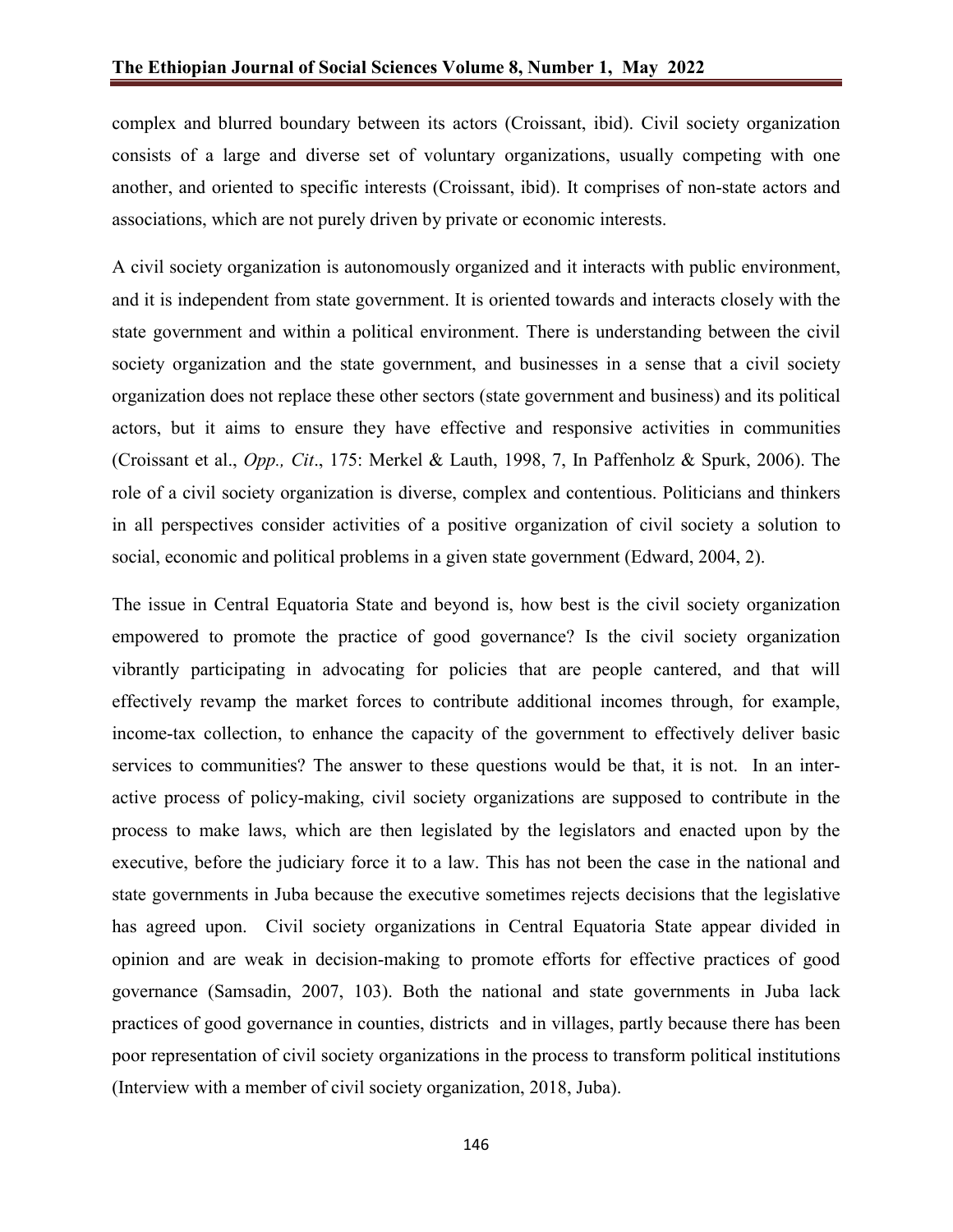Communities and civil society organizations need a space to develop initiatives of their own to determine if, and when, the national government involvement in activities for peace-building is appropriate, and to what extent (Initiatives that are aimed to mobilize actors for peace-building outside of the mainstream, where no one is on the top, bottom or at the centre). Hence, the need for ideas to embrace middle-out approach to defuse polarity in the process of top-down versus bottom-up. Some actors, the middle-level leaders or insiders, have skills and influence to connect higher and lower levels, and they can cut across the opposing site of conflict.

## **3.4. The disclaimed functions of civil society organization**

There are three major roles that civil society organizations can play. First, a civil society organization is an associational life. A civil society organization is a composition of voluntary associations that is a 'gene carrier' for values of development such as tolerance and cooperation. Second, a good civil society organization fosters specific positive norms and values in society. The activities of the government, for example, should be geared towards specific social and political goals.

Finally, a civil society organization as a public sphere provides a public sphere when citizens argue with one another on great issues of the day, and when they are to negotiate for common and public interest. This role of a civil society organization is central in trying to find proper solution and proper decision-making in society. It is central to success in the work of civil society organization and it is crucial for the process of good democracy to fairly interact in the public sphere. This comprises the willingness to shade some territory to others, to develop shared interests and to democratically deliberate on issues that concern the communities (compromise). It is important that these roles of a civil society organization are to integrate in order for it to effectively work to produce comprehensive results. Figures 2 and 3 demonstrate the links of the role of a civil society organization as a sector, and as an intermediate actor within a government (Edward, 2004).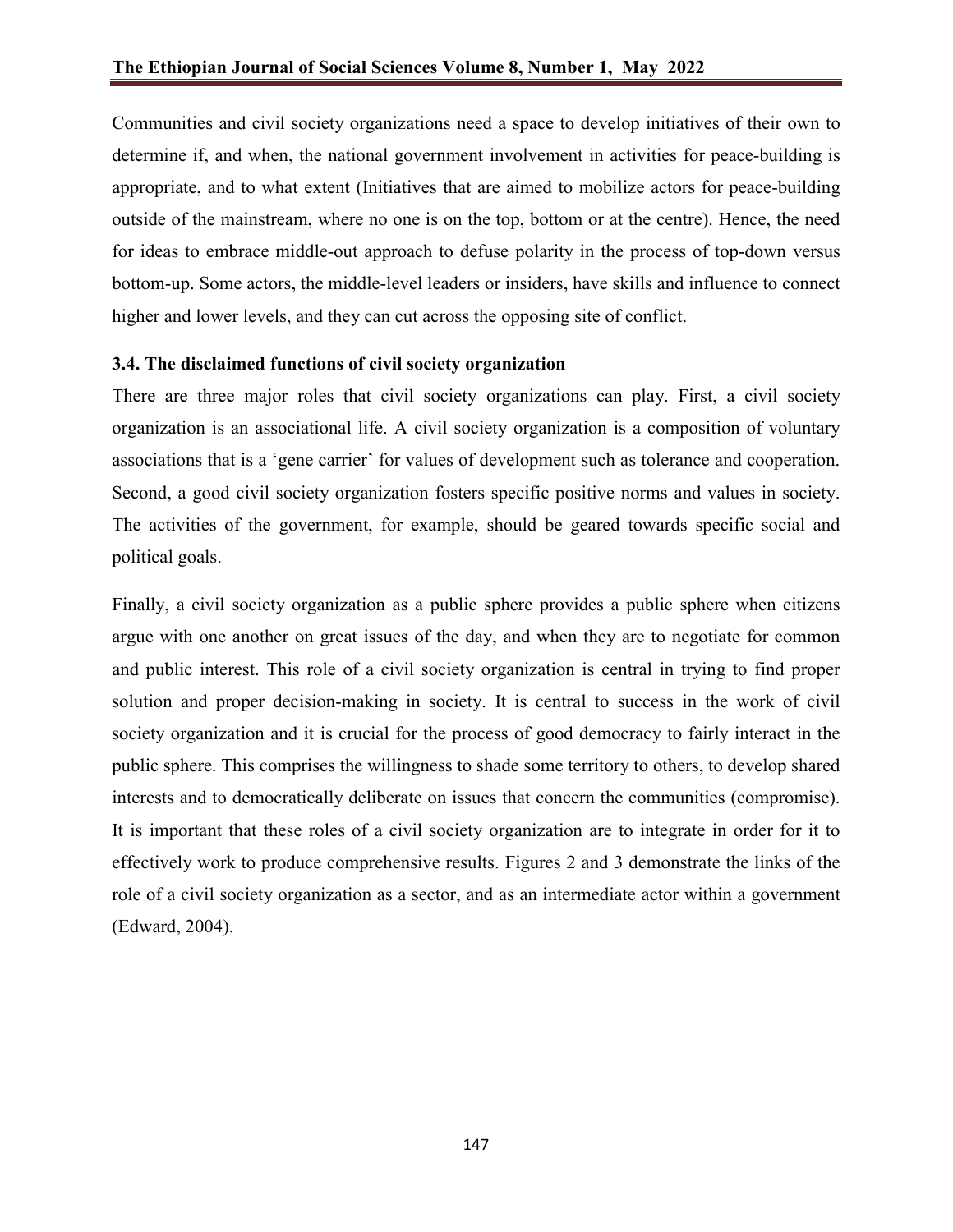

Figure 2: The role of a civil society organization as a sector

Source: Paffenholz and Spurk (2006)



Figure 3: The role of civil society organization as an intermediate sphere

# Source: Paffenholz and Spurk, 2006

A civil society organization is a non-profit, voluntary and independent organ. It operates outside the confine of the state government and the market, and it mostly functions out of state government control, or beyond profit orientation. For Alexander de Tocqueville (1805-1859) in Putnam (2000), a civil society organization is a school of democracy where democratic thinking, views, attitudes and behaviour are learned, with the aim to protect and to defend the rights of individuals against the potentially authoritarian regimes, and potentially tyrannical majorities in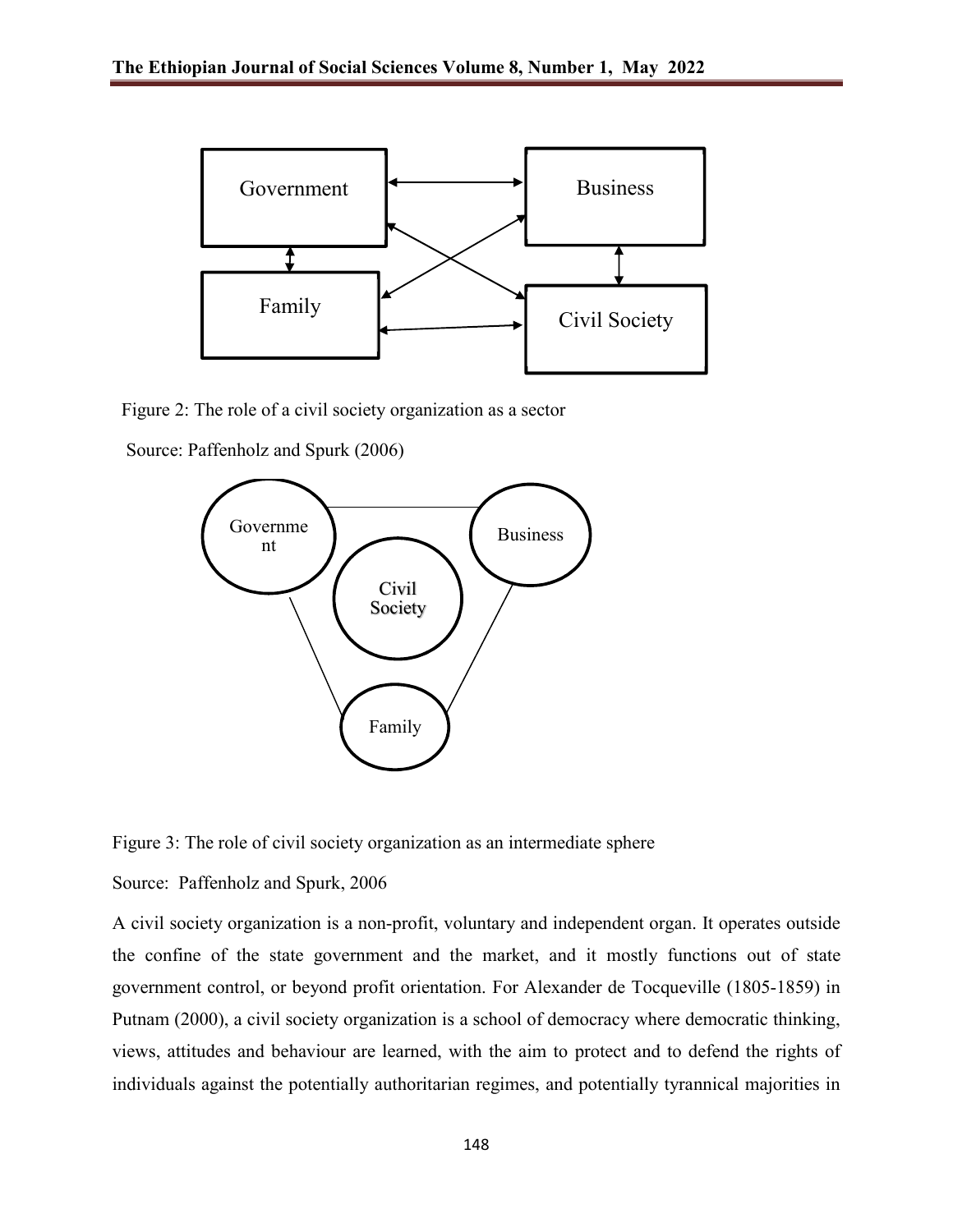society. The functions of a civil society organization are to be at all levels of the administration in governments (local, national and regional), a process that leads to civic virtues such as tolerance, acceptance, honesty and trust. The process adds up to trust and confidence or social capital (Putnam, 2000, 19-26).

The function of a constructive civil society organization is not exclusively provided by the actors of civil society. They can and are at the same time provided by other protections. For example, it should be provided by the government in question (South Sudan or Central Equatoria State) and the judiciary and the law enforcement sector, because democratic attitudes are not only learned in voluntary associations but also in schools, family and community. These are the areas for the function of civil society organizations (Tocqueville in Putnam, 2000),

The empirical literature (Tocqueville in Putnam, 2000) shows that the functions of civil society organizations can be divided into two – five main and eight basic, including the bad civil society organizations. The five main functions are the following:

(a) Protection: The social aspect of a civil society organization is beyond the government control where citizens are endowed with their rights; they are supposed to be free to organize their ways of lives without the interference, for example, from the national government. The government is to ensure protection of their private areas of activities. A civil society organization in reality is tasked to remind / advise the government in question, and if needed, to compel the government to do things that the civil society organization identified on behalf of the citizens not acceptable.

(b) Civil society organization is meant to ensure a balance between the control authority and social-network: A balance which is considered a pre-condition for effective practices of the rule of law, and a function that focuses on the permanent exchange of self-organized organization with the government, for effective system of control, limit, and to influence the activities of the government.

(c) Participatory socialization: These are the functions the government of South Sudan and the state governments are to consider as a schools of democracy, where people learn how to exercise democratic rights, even on a basic level. People will be able to gain the capacity to be citizens, participate in public life, develop trust, confidence, tolerance and acceptance of the work of their government. It is also a process to support decentralization of power and the creation of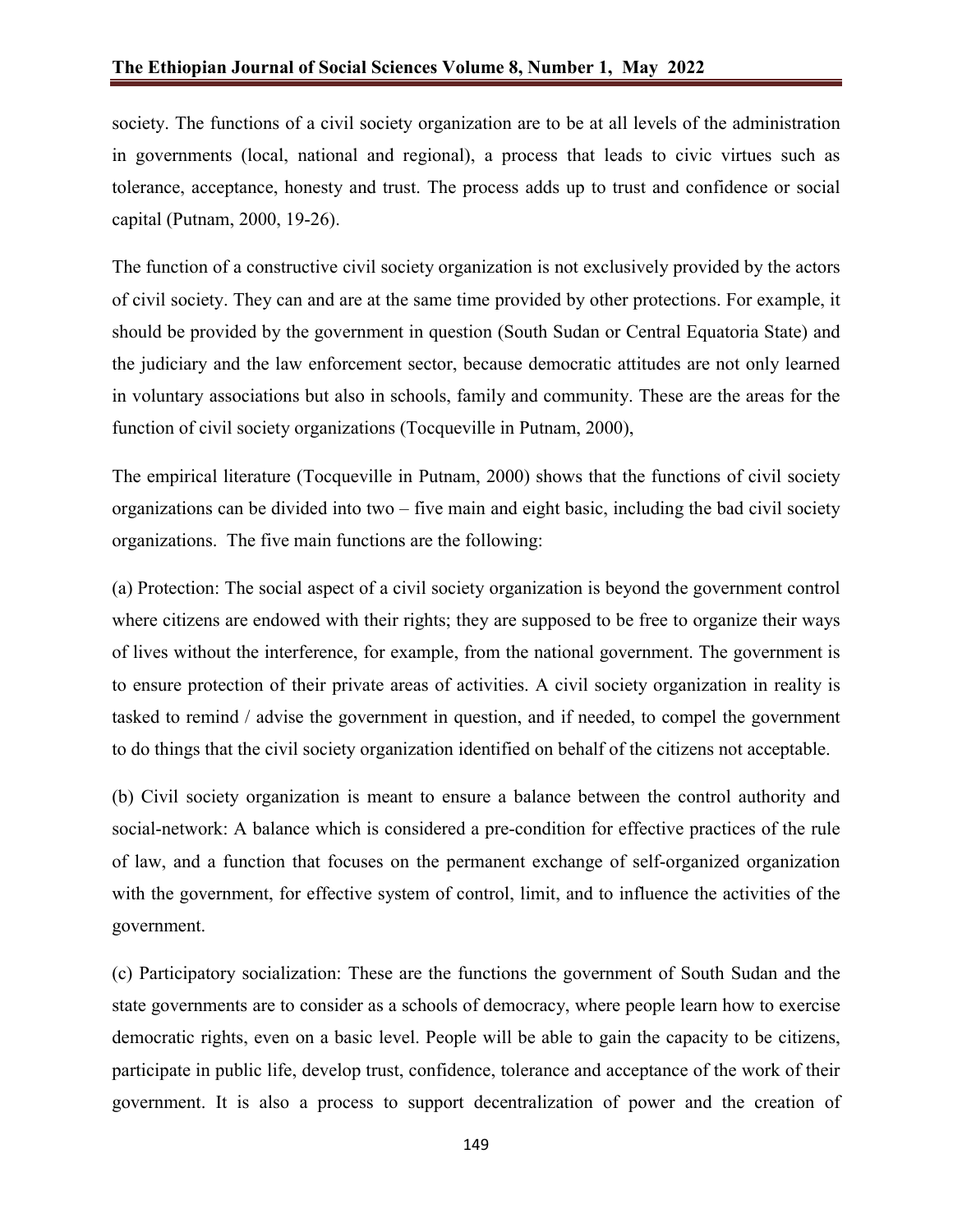solidarity among citizens, which will act as defence mechanism against any possible attacks on their freedom.

(d) Building of community integration: Civil society organization is considered a catalyst for civil virtue, or an antidote to individualism and a retreat to family and government system. Hence, participation in social organizations helps to bridge societal cleavage and it creates civil virtue, fosters social cohesion, which will satisfy the needs of individuals to develop bonds and attachment to themselves and to their government. A pre-condition is that the self-civil society organization has no place which is purely based on the premises of ethnicity, religion and nepotism.

(e) Communication: Public communication is vital for the function of a civil society organization in deliberative democracy. It stresses the importance of a free public environment, separated from government and economy where people have room for debate, participation and democratic decision-making and building of capacity. Thus, a civil society organization will have a major role, apart from political parties and parliament, to establish a democratic public, and to act as a watchdog for government. Actors of spontaneous groups, organizations, and social movements are all to be able to articulate their problems, and to transfer them from private to political agenda

The functions of a civil society organization thus complement one another in the effort to have democratic government. The contingent in the context of Central Equatoria and South Sudan at large, would be first more basic, for example, protection will be essential in the immediate phases of changes in a democratic system, followed by others such as integration, gaining more of consolidation of the practice for democracy (Croissant et al., 2000, 37-41). Second, the internal democratic organization of civil society groups is to determine whether they are able to perform all their functions, not only in the immediate system change, but also in a manner that consolidates a democratic society. This is a stage where the process of integration and of community building plays a decisive role, including public communication on common issues (Lauth, 2003).

It is essential that the civil society organization is to be civil, and is able to exclude groups that show uncivil behaviours. This places more emphasis on norms and values of civility, a need for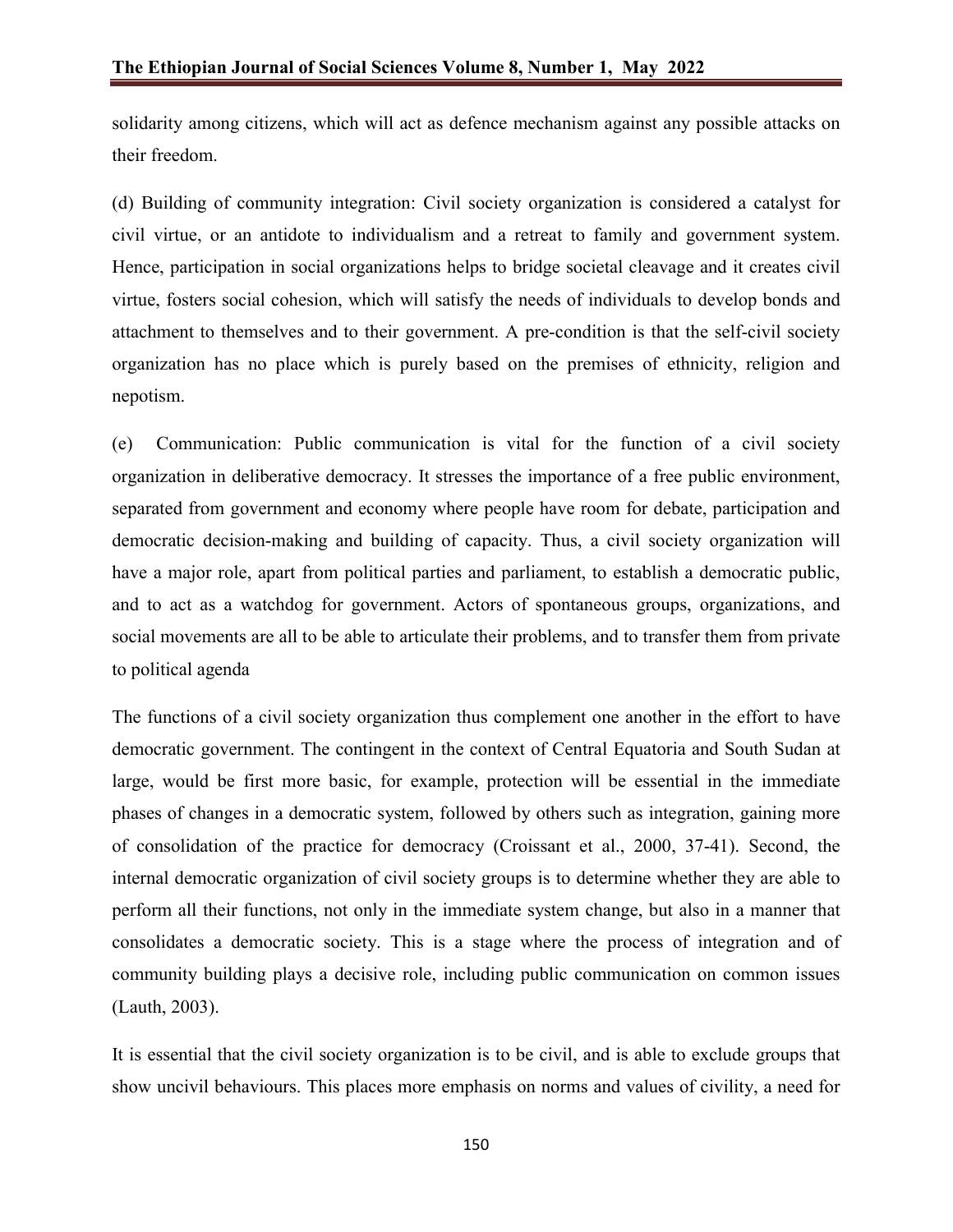distinction between good and bad social capital. Good social capital is built when the organization develops strong bridging ties, for example, with members from other ethnic groups, or social groupings, while bad social capital only reflects bonding ties or strong inward social capital, including only the bonding of members from the same ethnic or social grouping, and they are more inclined to act violently against others compared to organizations that have strong bridging ties (Putnam, *Opp. Cit*., 2000, 22-23).

# **3.5. The limited role of civil society organizations in the provision of services to communities**

Civil society organizations can promote a widely perceived way of life, as an organized way of making laws by engaging further stakeholders and state administrators in institutions to ensure specific laws are legislated and enacted upon. Such a process demands the willingness of the political elite to allow for allocation of government resources that can meet the expectations of the citizens, and are accepted by civil society organizations. Social contract in a legitimate government can help reduce disagreements between government and communities, which sometimes leads to insecurity in communities - citizens can claim and obtain their rights through processes of negotiation from public authorities and other citizens (Banggol, 2007 in Shamsadin, 2007, 103).

A democratic government, whose political institutions are transformed from conflict to peace, enables popular sovereignty through regular multiparty election. This is where democratic practices hold government accountable to its citizens. It separate powers to monitor behaviour of each other, and have free press or information flow. It will also have the ability of civil society organizations outside the formal political system, to monitor and check performance of the government for accuracy. A good democratic system limits discretion in a state, and forces a state to reflect on the will of at least some important sections of its society (Levy & Fukuyama, 2010, 6).

A civil society organization can contribute effectively to reform processes for political institutions in Central Equatorial State and beyond, but they also require first to design a program for systematic and consistent implementation of a peace agreement such as the 2005- Comprehensive Peace Agreement. Second, they are to establish an active community to enhance social capital. In so doing, the process doesn't involve only its members, but a network that links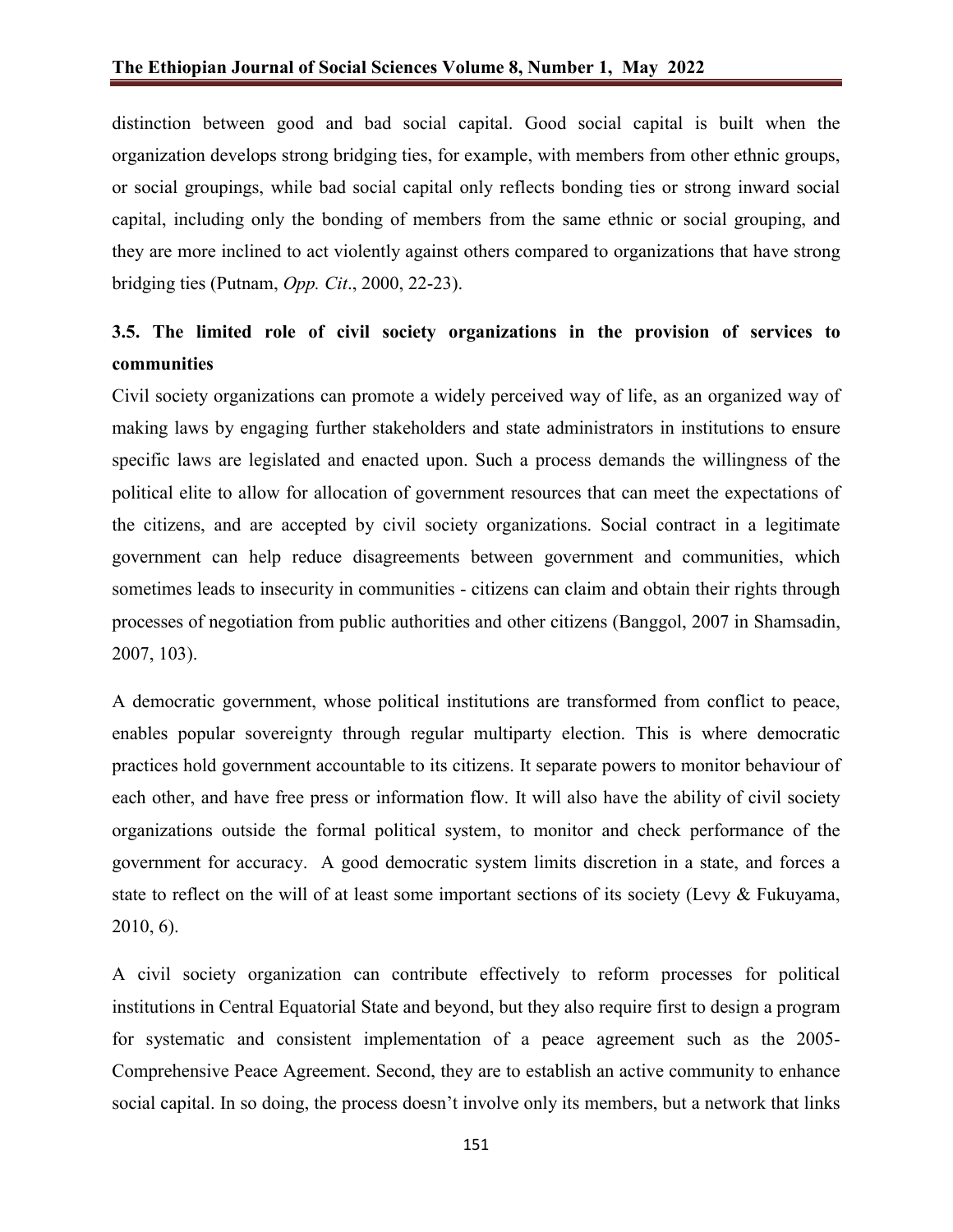its members in a dynamic process that creates energy to engage in the agenda of reforms. Civil society organizations in Central Equatoria State and beyond are supposed to create an active society by enhancing the development of social capital, they are to foster conflict management, and they are to engage in activities to advocate for social justice, as the necessary components for sustainable peace, but they appeared disorganised to reflect on such requirements because they have been disinclined from the process of peace-building (Discussion with members of civil society organizations, 2016, Juba).

## **4. Discussion**

Readers of this paper will understand the importance of the work of the youth and civil society organizations, which were disinclined by the national government of South Sudan in the process of peace-building. Youth and civil society organizations can significantly contribute to the process of peace-building.

(a) The empirical literature (Mubashir & Grizeli, 2018) (Interview with youth, 2016, Juba) from field work shows that there is a link and practical engagement of youth and civil society organizations in everyday activities for peace-building. This is possible to do by engaging in dialogue and in mediation which socially relate to everyday process of peace-building.

(b) The way to prevent control of youth and members of civil society organizations by politicians, and to synergise efforts for the whole of society in South Sudan in activities for peace-building, is an important process for lasting peace. This can be possible by applying a comprehensive approach through training, empowerment, and building the capacity of youth and civil society organizations rather than being kept in the dark in South Sudan. Their activities in the process of peace-building should not be considered as a separate category but in the context of the whole of society. As such, the process of peace-building would require synergism from the interaction of whole resources and efforts of society in the country. This also includes framework for communication, partnership, collaboration, and coordination, networking and of policymaking (Workshop on multi-stakeholder's forum on peace implementation). There is no onesize-fits-all framework in a network of effective actions and collaboration support. A process of multi-track diplomacy would be an approach that emphasises systematic interconnection among the various actors and their resources, where actions of the youth and of civil society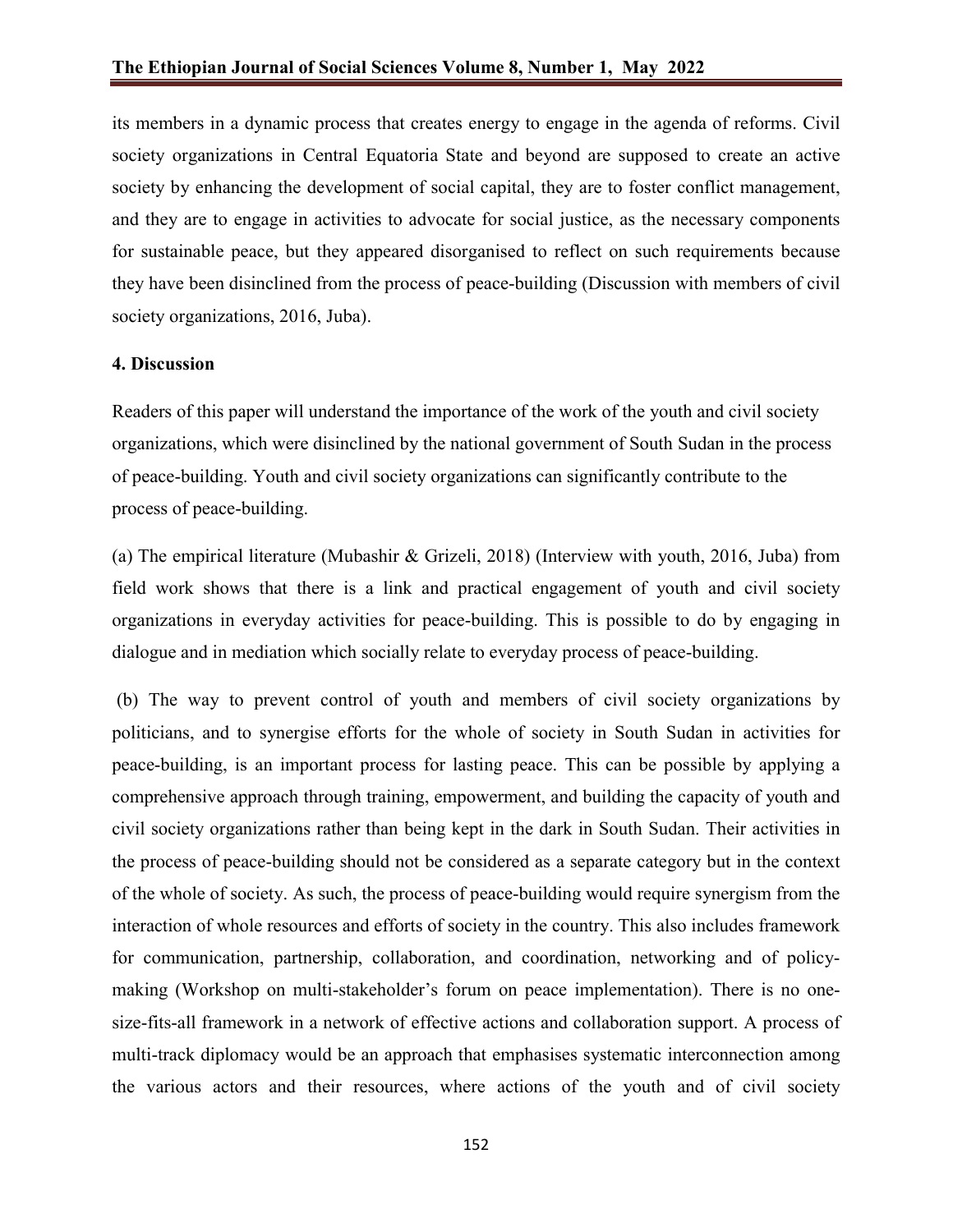organizations, are to be embedded in the context of economic development, provision of humanitarian assistance, practices of good governance, reform in the security sector / disarmament and demobilization and reintegration (Mubashir & Grizeli, *Opp. Cit*., 42)

(c) The question to ask is how can the national and state governments, and the youth and civil society organizations in South Sudan work together in pursuit of long-term peace? The answer is that the youth are capable of both listening down and speaking up to distinct social constituencies that cut across the diverse levels of societies such as women, youth, victims, or potential platforms of social institution, which is necessary for building peace and reconciliation that operates across all levels of society (Mubashir & Grizeli, ibid).

(d) The effective contribution of youth in the process of peace-building and inclusion and participation of youth are vital in the process of bottom-top in peace-building. The paradigm shift in the process of peace-building by the youth in South Sudan has been that the effective role of the youth often ends up in symbolic term, by being put into points of agenda for discussion, and later checked out by the national government in the list for activities on peace-building, or certain parts of their ideas for peace-building are only applied (Workshop on youth dialogue on conflict in South Sudan, *Opp. Cit*.). The paradigm shift in the process of inclusion and participation in activities for peace-building is misleading and frustrating; it leads to a loss of opportunities to benefit from the youth and civil society organizations, as part of human resources. Even those who ended up participating in formal process of peace-building sometimes are not necessarily the representatives of the group they are selected for, as a broad social category. As such, the process leads to exclusion of marginalised members of social groups (Workshop on youth dialogue on conflict in South Sudan*, ibid*).

It is possible that the problems can be minimised by the inclusion of youths in the following activities (a) in the processes to design activities for peace-building (b) in mediating terms at mediating / negotiating table (c) in being informants, experts and advisors to a mediation team (d) in being observers, and (e) in being witnesses, and signatories to peace agreements. The youth and civil society organizations are supposed to be involved in mechanisms for implementing post conflict agreements, and to be members of formal and informal forums for consultation. A more sustainable modality of inclusion and participation by the youth and the organization of civil society would be the formal process of interaction with young people in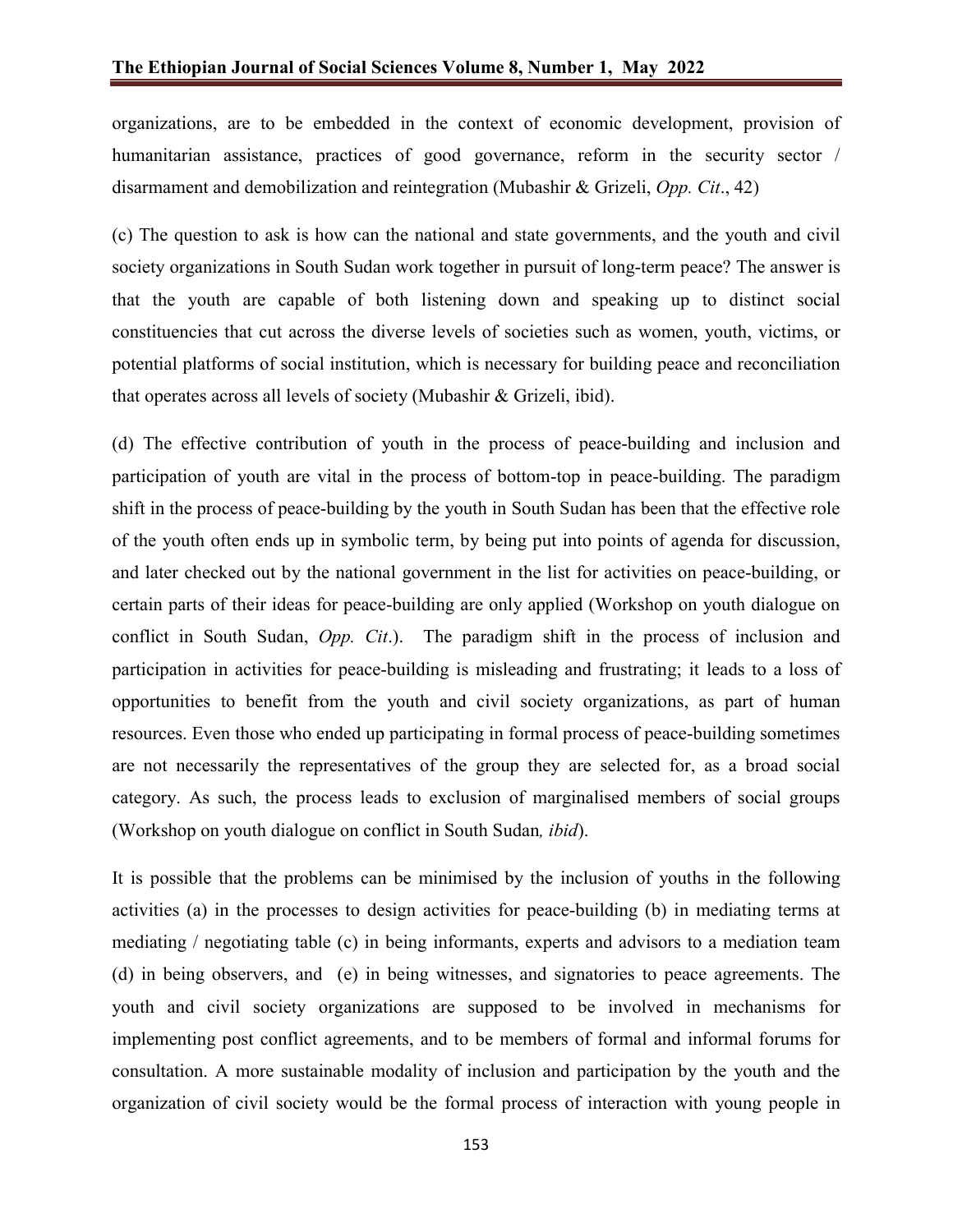every dialogue and mediation in activities for youths, both at national and at the local levels (Mubashir & Greizeli, Opp*., Cit*., 44)

(e) Empowerment: The process to reimagine empowerment of youths and civil society organization would require initiatives for empowerment through processes of participation, which is geared to development of skills in prevention and in corrective measures for long-term peace, and to help in exercising dialogue and capacity of mediation to bring antagonistic stakeholders together. The youth can be part of civil society organizations to cooperate with other external actors in the process of peace-building, to constructively engage with the national government to ensure a safe and conducive environment for effective processes of participation in politics, social and economic activities. In short, it will be a process of 'give voice to the voiceless'. Therefore, youths in Central Equatoria State and in South Sudan at large, need to be given a chance to explore their roles and capacities in activities for peace-building, and to determine how they can contribute, and what further support they would require to make South Sudan at large a peaceful country ( Mubashir & Grizali, *ibid*, 45). From the discussions in the field work, it became clear that the issue of involving the youth was contentious. Elders in general did not want to give up their power and positions to the youth and the youth are striving to get the same powers. The complex aspect in this kind of struggle for position is that some elders are favoured by the national government, and they are appointed based on personal interests. The youth may not be appointed to such positions if they would not be able to fulfil the interest of the appointee in the government (Interest to recruit youth and members of civil society to militia forces and to fulfil other undemocratic interests of the national government) (Workshop on youth dialogue on conflict in South Sudan, 2016, Juba). Where there is disagreement between the youth and elders, it leads to one side losing power (Bell, 2008). Achievement of this power should not mean power over someone or something. According to Bell (2008), power is distinguishable from force, coercion and control. It is instead associated with characteristic of ability, capacity, competence and potentiality to successfully do things. Power is a relational phenomenon that cannot be singly exercised without the involvement of others.

Power, defined as 'power to' is communal than individual attribute. As a result, power is a product of cooperation but not control. It is energy to do things. For example, non-cooperation,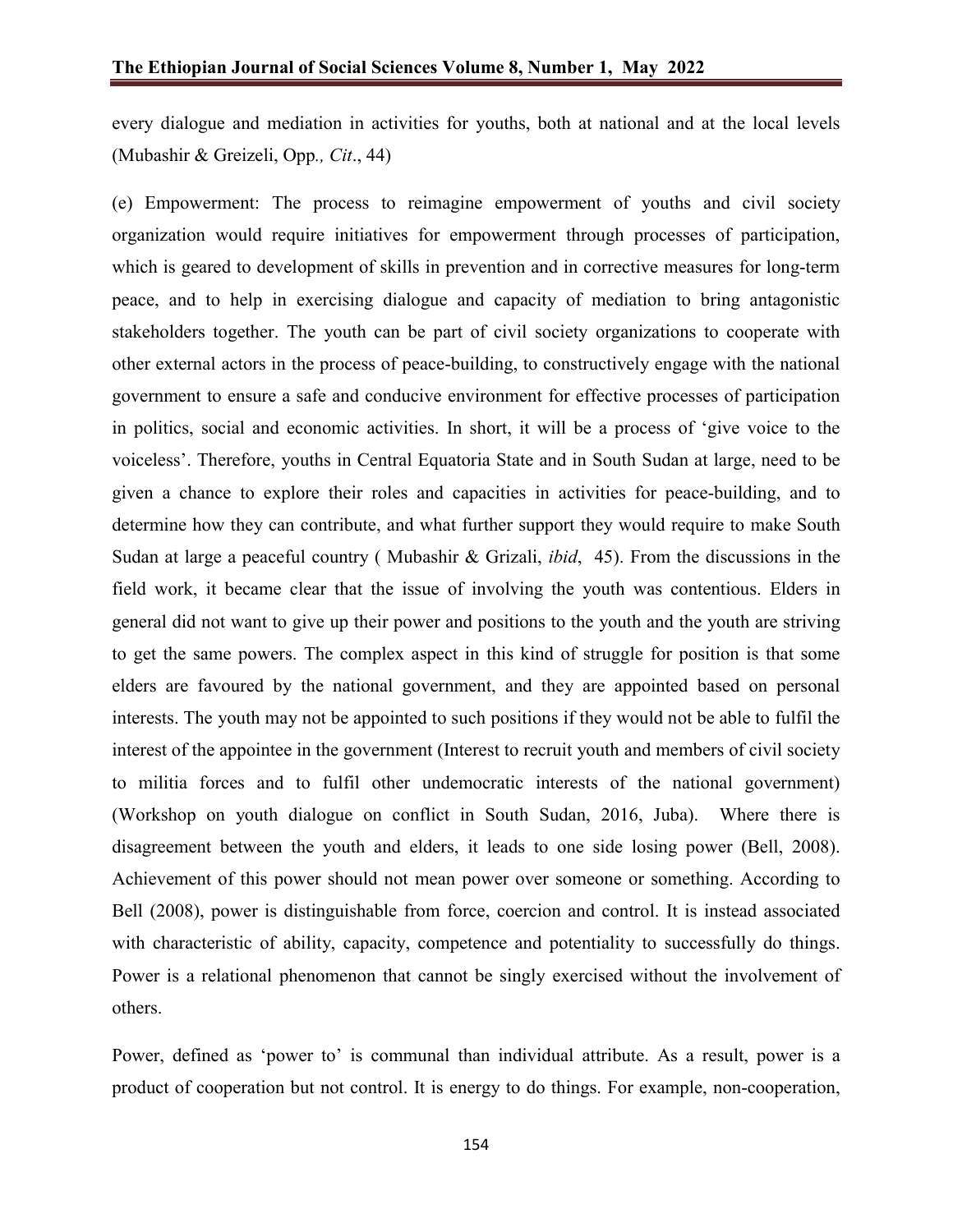withdrawal of consent, and other forms of resistance to domination, cannot only be responses to power but they are, in and of themselves, alternative forms of power, i.e. 'The power of the weak society or the power to disbelieve'. There is also a power to organise and work collectively to achieve social change. Hence, a program for empowerment which is neglecting the role of the youth and civil society organizations in the wake of conflict may generate tensions and tense power dynamics that create unprecedented authority in community, or it makes elders to position themselves as conceptual gatekeepers of the policies of the national government, whose influence on issues of justice or conflict resolution, have enabled them to have relationship with the outside interveners or non-governmental organizations (Bell, 2008).

(f) Investment on the youth and civil society organization is urgently needed in order to recognise their (youth) present potentials. The youth are in continuous progress of learning and of exploration. What they learn and explore today influences what they will contribute to the Central Equatoria State community and beyond tomorrow. They are willing to learn the techniques, tools and format for peace-building from the experiences of the older generation, and to learn by doing (Workshop on youth dialogue on conflict in South Sudan, 16-17<sup>th</sup> Nov. 2016). Therefore, the older generation of actors in peace-building today has the responsibility to create opportunities for the youth and civil society to learn and to practice, and to experiment what they have learned. However, this has not been the case in Central Equatoria State at present (Interview with a member of youth, 2016, Juba). All the youth and members of civil society organizations in Central Equatoria State and in South Sudan at large can become resourceful as they have been resourceful during the war of liberation (1983-2004), if their sense and situation can be transformed by offering to them opportunities to become aware of their own potential resources, and to have positive agenda for peace-building. In doing so, there is a need to have processes and strategies for determining the best approach to apply, to engage all youth and members of civil society organizations in activities for peace-building. It also requires framework and approaches that are within the United Nations Security Council Resolution 2250 (UNSCR 2250). The pillars of disengagement / reintegration and participation of youths (Mubashir & Grizali, *Opp. Cit.*, 47).

(g) Involvement of youth and civil society organizations in activities for peace-building: It is crucial to involve the youth who are not yet active in the process of peace-building, and there is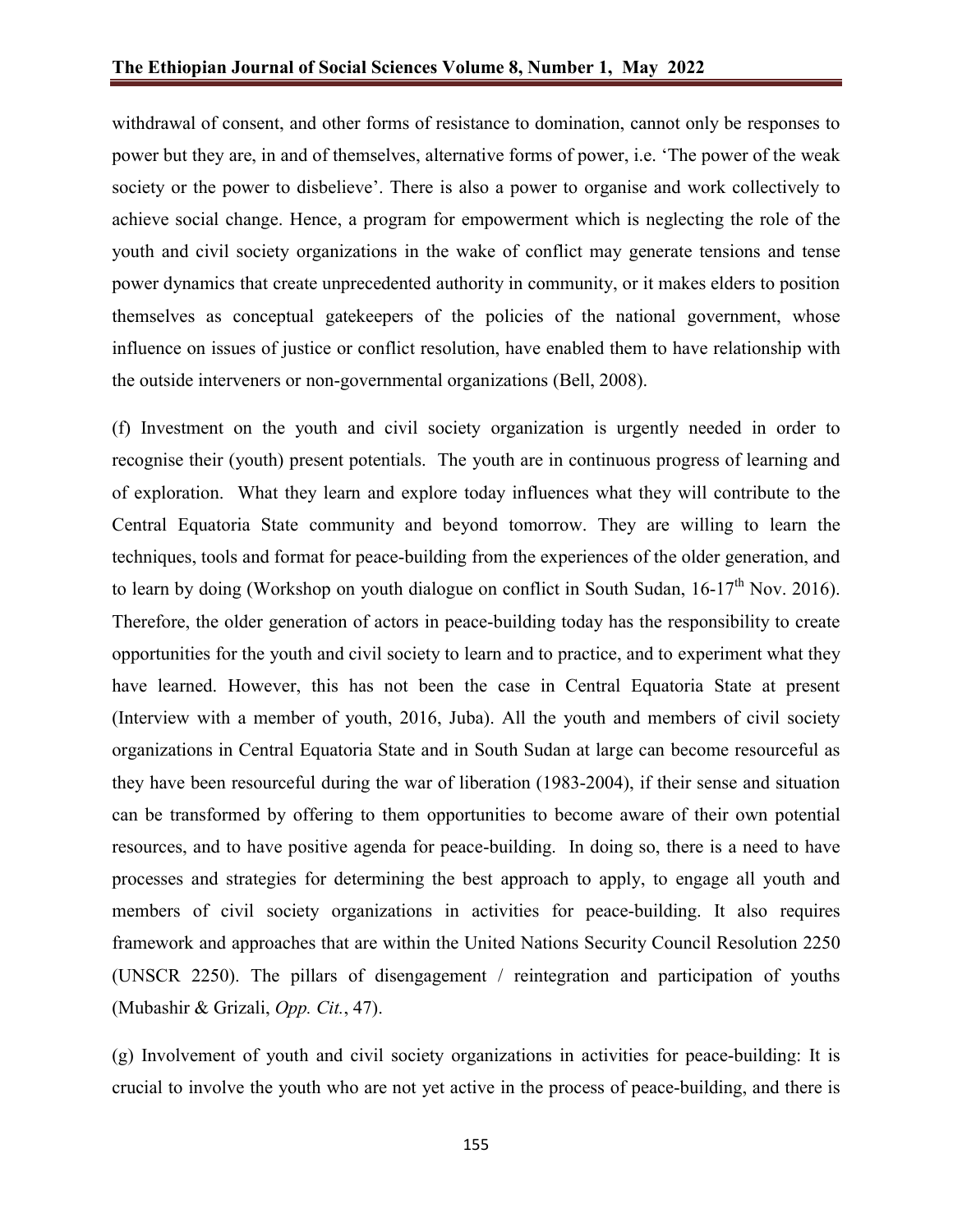also a need to reach out to them. Considering the diversity of youths in the fragile environment of Central Equatoria State, it is a risk, trouble-making and disadvantage for young people, including the internally displaced persons, refugees, returnees and children / young armed people (Interview with a member of youth, 2016, Juba). These groups of youth and members of civil society organizations are resourceful actors in activities for peace-building. They need guidelines and strategies to determine which approach to use for effective activities in the process of peacebuilding

(h) Sustaining peace through transformation of political institutions with the involvement of youth and civil society organization: The process of effective peace-building could benefit from a broad-based, open-ended form of sustained dialogue, an on-going and socially embedded process that brings together participants from different groups of youth, and to build upon the transformative qualities that are needed in activities for peace-building. Repeated efforts have to be made to transform conflicted relationship, so that conflict is constructively resolved. The deep- rooted source of conflict needs to be addressed and resolved so that conflict behaviour is no longer violent, attitude is no longer hostile and the structure of conflict has been changed (conflict resolution). The process need not require spying by the national security of the government for it to effectively work, because the national security would only permit activities that do not contradict policies of the national government (Miall et al., 2016).

(i) Making the role of the youth and civil society organizations in the process of peace-building self-sustainable: Youths in Central Equatoria State and beyond have experienced difficulties in obtaining funding for programs in capacity building because of lack of time, and the resources available to stimulate self-sustaining processes and structures to obtain funds. The youth have difficulty in getting funding for their projects, and those who are students have expressed having dilemma of balancing passion-driven volunteering, working to provide for their families or sustaining themselves and completing their studies. A student commented during the interview in Juba that he was the family source for income, yet he was to pay for his studies, it caused stress and lack of concentration at school. It is a situation that discourages the youth from effectively becoming good scholars. As such, the youth are the potential recruits into militia forces (Interview with a student, 2016, Juba: Mubashir & Grizeli, *Opp. Cit*.). In theory, the youth and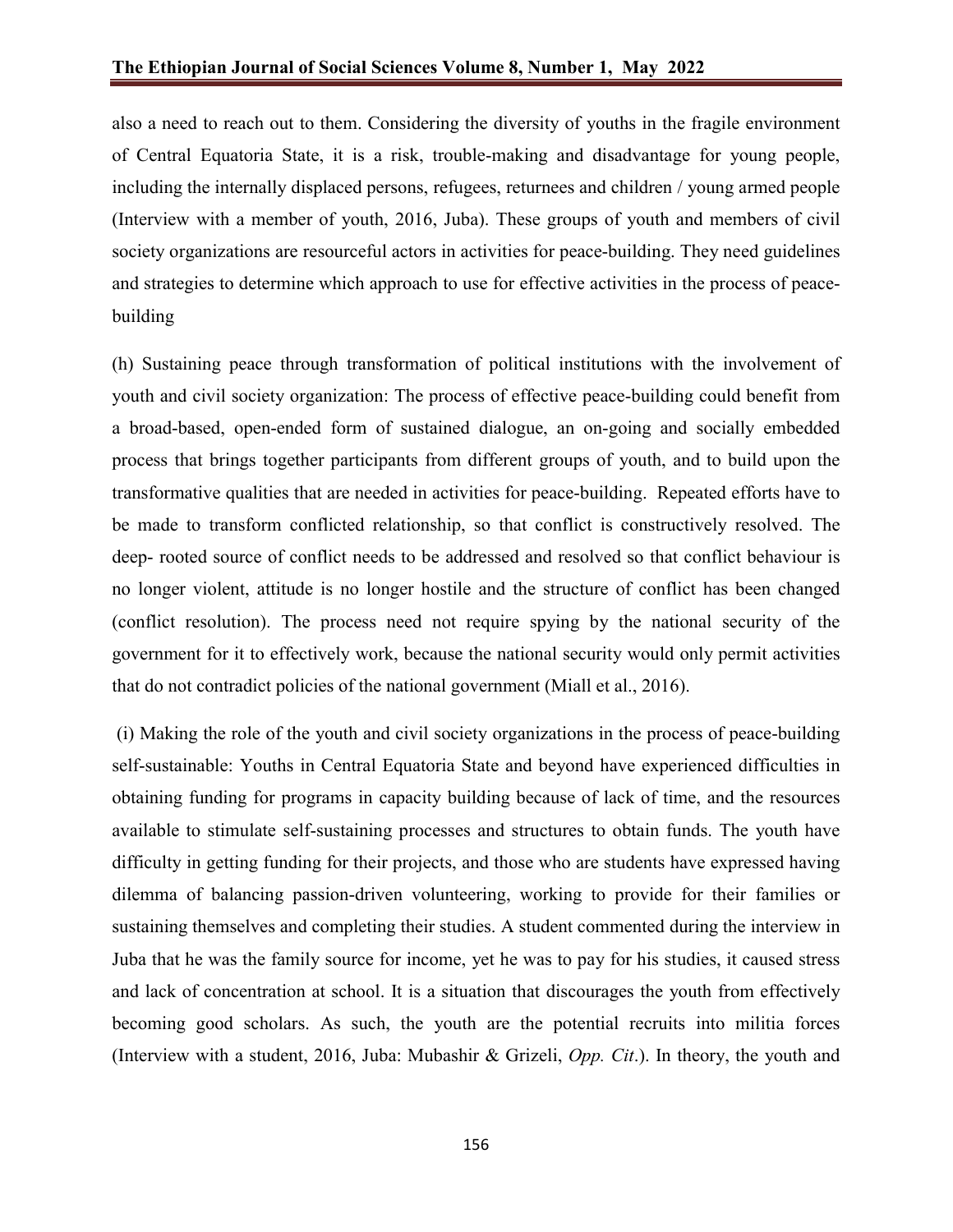members of civil society organizations did not contribute effectively to the process of peacebuilding to prevent reoccurrence of conflict in South Sudan.

## **5. Conclusion**

This paper elaborates the roles of the youth and civil society organizations in the process of peace-building in Central Equatoria State and beyond. They are the driving force for nation building. The youth greatly contributed during the civil war. They can as well greatly contribute to the process of peace-building when they are given opportunity. Although the youth are divided into three categories: youth league-supporters of the SPLM party, educated youth, and ordinary youth. Such a division is a result of frustration caused by a government that does not seek legitimacy to govern from its society. The disinclined roles and functions of the youth and civil society organizations in the process of peace-building have contributed to continuous conflicts in Central Equatoria State and South Sudan at large.

The national and state governments did not consider practices of good governance important. Consequently, the youth and civil society organizations dissatisfied with the system have effectively become powerless and unable to contribute to the process of peace-building to prevent reoccurrence of conflicts. The civil society organizations are powerless to act as a sector and intermediary between the government, businesses and the society at large in the process for sustainable peace and development. Inclusivity and good policies are required, and appropriate conditions would be required for further research. A democratic system will enhance an effective contribution of the youth and civil society organizations in the process of peace-building.

# **References**

- Alexander, D. J. & Jan, H. P. (2014). Man power to coerce and Co-Opt: State capacity and politicalviolence in Southern Sudan 2006-2010, conflict management and peace science *Sage Publication https://doi.org/10.1177/0738894213520393*.
- Bell, N. (2008). *Power, alternative theory of.* Austin TX: Elservier.
- Belloni, R. (2014). Civil society and responsility to protect, vol. 28, no. 2. *Journal of Global Science, 28 (2), 158-17. Doi: 10.1080/13600826.2014887556* .
- Beney, A. B. (2007). *Kwame Nkurmah: An interllectual biography, PhD Thesis.* London: SOAS, University of London https://doi.org/10.25501/SOAS.00028819.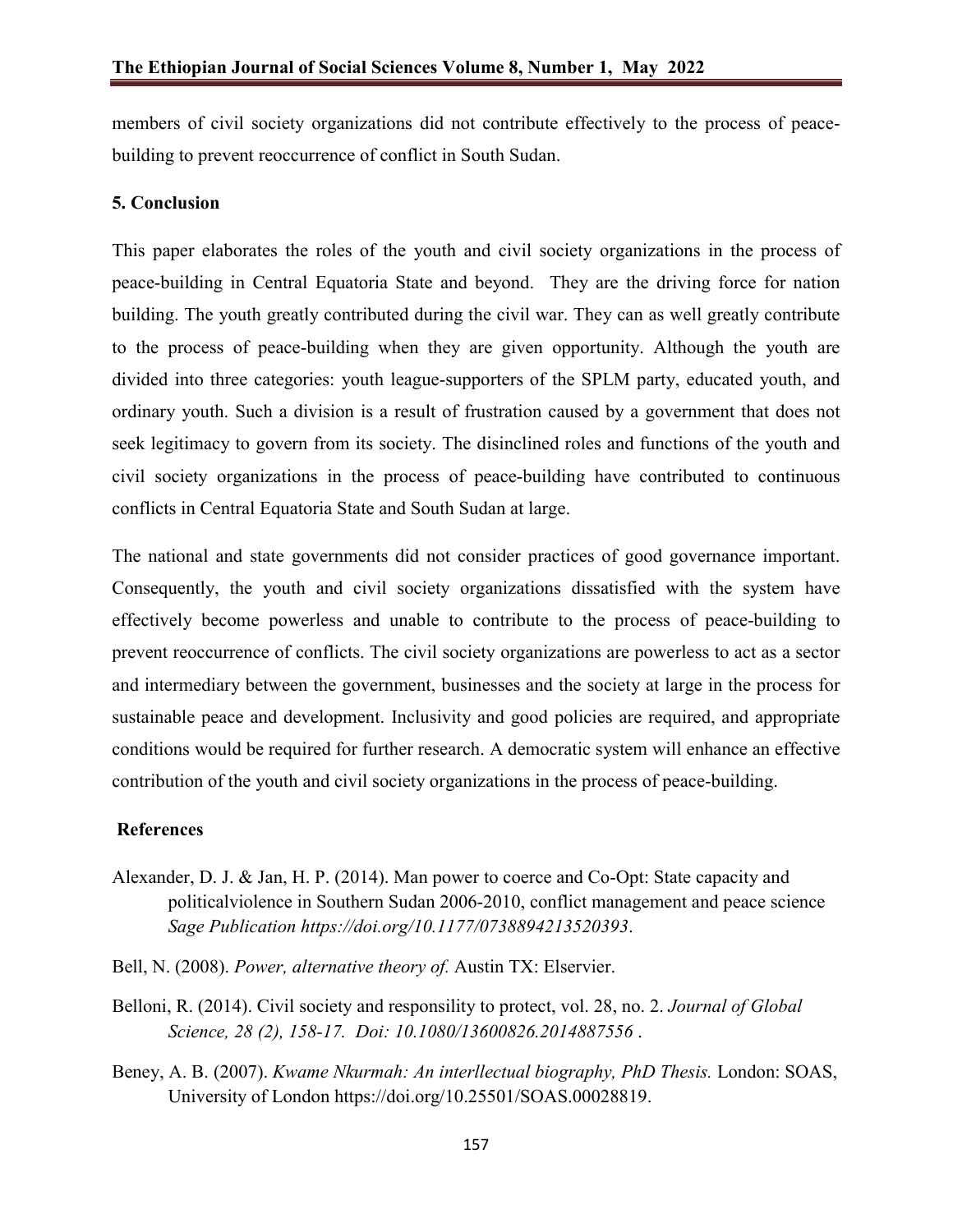- Bennett, J.S., Pantuliano, w., Fenton, A., Vaux, C. B., & Brusset, E. (2010). *Aiding the peace, a multi-donor evaluation of support to conflict prevention and peace building activities in Southern Sudan 2005-2010.* Amstadam: Netherland Ministry of Foreign Affairs.
- Berent, H., & Siobhan, M. (2015). Theoring youth and everyday peace building, 3(2), 115-125. *Doi:10.1080/21647259.2015.1052627 http://dx.doi.org/10.1080/21647259.2015.105227*.
- Bingham, L., Blomgren, N., & Tina, O'. R. (2005). New governance practice and process of stakeholders and citizen participation in work of government, Reviewed work, publict administration review. *Blackwell, 65(5)*.
- Croissant, A., & Wolfang, M. (2000). *Formal institutions and informal rules in defective democracies .* http:www.researchgate.nt/publication/248115006.
- Edward, M. (2004). *Civil Society.* Cambridge: Polity Press.
- Gai, A. J. (2019). Saving the news:Ethics and the fights for the future of Jonalism, London, Ethical Journalism Network
- Habermas, J. (1991). *A reply, In Arel Honnet and Hans Joes (ed.), communicative action, essay on Jurgan Habermas, the theory of communication action.* Cambridge: Polity Press.
- Khan, M. H. (2010). *Governance during social transformation:Challenges for Africa, in political settlement and governance of growth- Enhancing institutions, research paper series on governance for growth .* London: School of Oriental and African Studies 1-8.
- Kregar, J., & Antonija, P. (2013). *Civil society: An inevitable partner in the development of local communities in young democracies, Issue no.1,.* Umjetnosti: Nauka Academia 1-7 Doi: 10.5644/p1203.
- Levy, B., & Francis, F. (2010). *Development strategies: Integrating governance and groth, policy research working paper no. 5198.* Washington D.C: World Bank.
- Martina, F. (2006). *Civil society in conflict transformation: Ambivalence, prtential and challenges.* Berghof Research Centre for constructive conflict management 1-32 https://www.berghof-handbook.net.
- Masaki, S., & Mrisho, Mi. (2011). Julius Nyerere's influence and legacy: From a proponent of family hood to a candidadte for Sainthood. *International Journal of Sociology and Antropology*, 3(3), 1-92.
- Maxwell, M., William, F., & Hally, M. (2006). *Youth participation giode: Assessment, planning and participation.* New York: Family Health International.